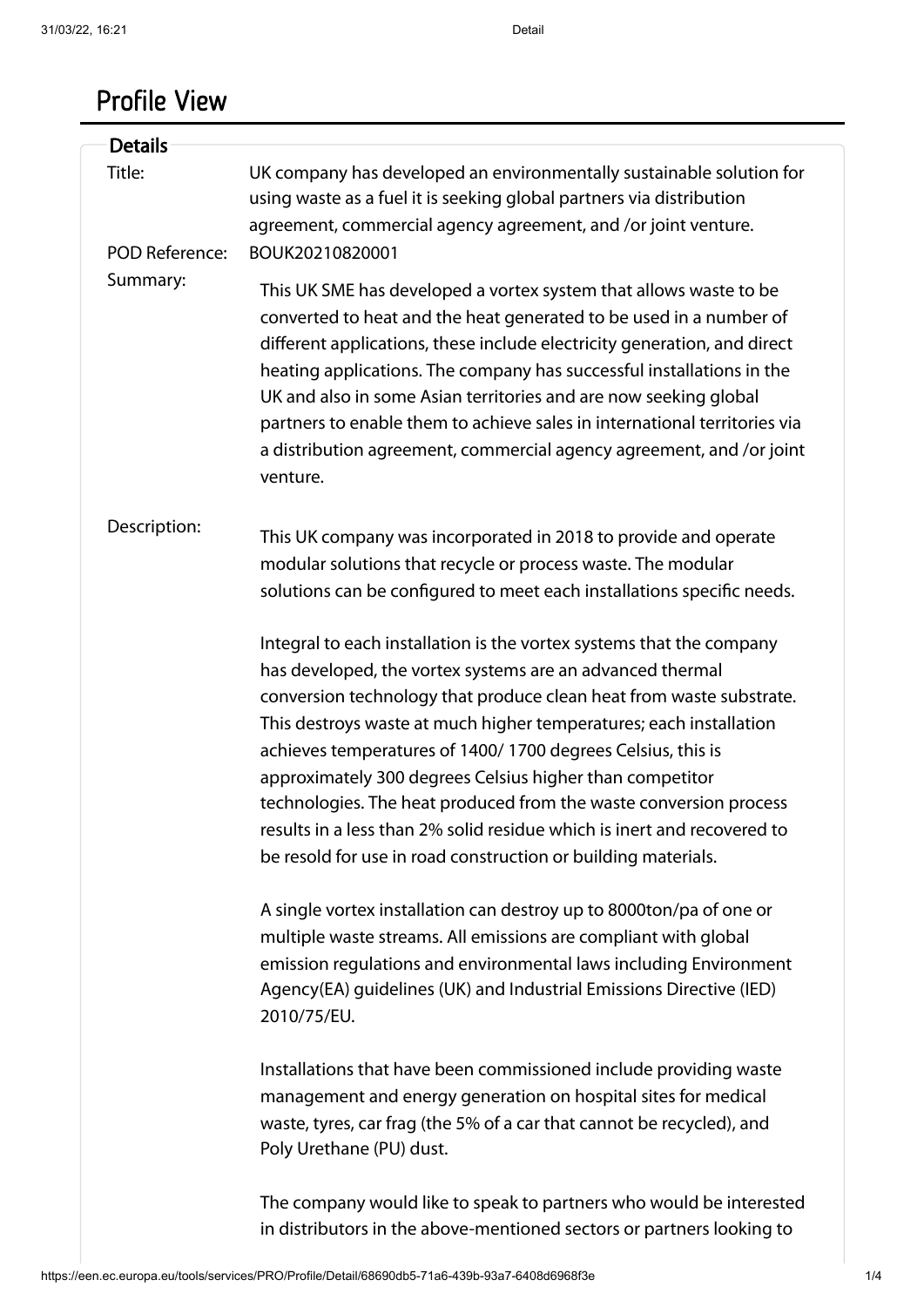| Detail                                                                      |  |
|-----------------------------------------------------------------------------|--|
| manufacture the technology in their own territories, they would also        |  |
| consider a joint venture partnership.                                       |  |
| It is envisaged that a future partner will be a waste specialist with large |  |
| process waste streams who wish to introduce this new technology in          |  |
| their country. The company would like to speak to partners from the         |  |
| waste management/energy sectors who would be interested in                  |  |
| becoming distributors of the pre-manufactured modular system; or            |  |
| partners looking to act as an agent to act for the UK company on a          |  |
|                                                                             |  |

A distribution agreement would also be considered with partners currently working in following sectors waste to energy, the circular economy, or renewable energy. The UK company would also consider a joint venture partnership in which, the potential partner is expected to contribute to further development of the installations including supply of specific local contacts and long-term service activities.

commission basis via a commercial agency agreement in their own territories. Partners will have clients or connection to the waste to

energy sector in their region.

| Advantages and<br>Innovations:                                   | The company provides a circullar environment social governance<br>solution using waste as a fuel to generate for use in electricity<br>generation.<br>The solutions are centred around benefiting the environment by<br>recycling, reducing waste and using it as a fuel.<br>Environmental friendly compliant with all global emission regulations<br>and environmental laws including EA guidelines and IED directive<br>2010/75/EU.<br>Efficient and environmentally friendly form of waste disposal<br>consuming 100% of waste, producing 2% solid residue which is inert<br>safe and eligible for resale without further treatment.<br>The high temperatures used negate the need for expensive secondary<br>flue gas abatement system.<br>Each vortex system only contains 6 moving parts requiring minimal<br>service over longer intervals. |
|------------------------------------------------------------------|----------------------------------------------------------------------------------------------------------------------------------------------------------------------------------------------------------------------------------------------------------------------------------------------------------------------------------------------------------------------------------------------------------------------------------------------------------------------------------------------------------------------------------------------------------------------------------------------------------------------------------------------------------------------------------------------------------------------------------------------------------------------------------------------------------------------------------------------------|
| <b>Technical</b><br>Specification or<br><b>Expertise Sought:</b> | The company is seeking partners who have existing expertise in<br>processing large scale waste streams.                                                                                                                                                                                                                                                                                                                                                                                                                                                                                                                                                                                                                                                                                                                                            |
| Stage of<br>Development:                                         | Already on the market                                                                                                                                                                                                                                                                                                                                                                                                                                                                                                                                                                                                                                                                                                                                                                                                                              |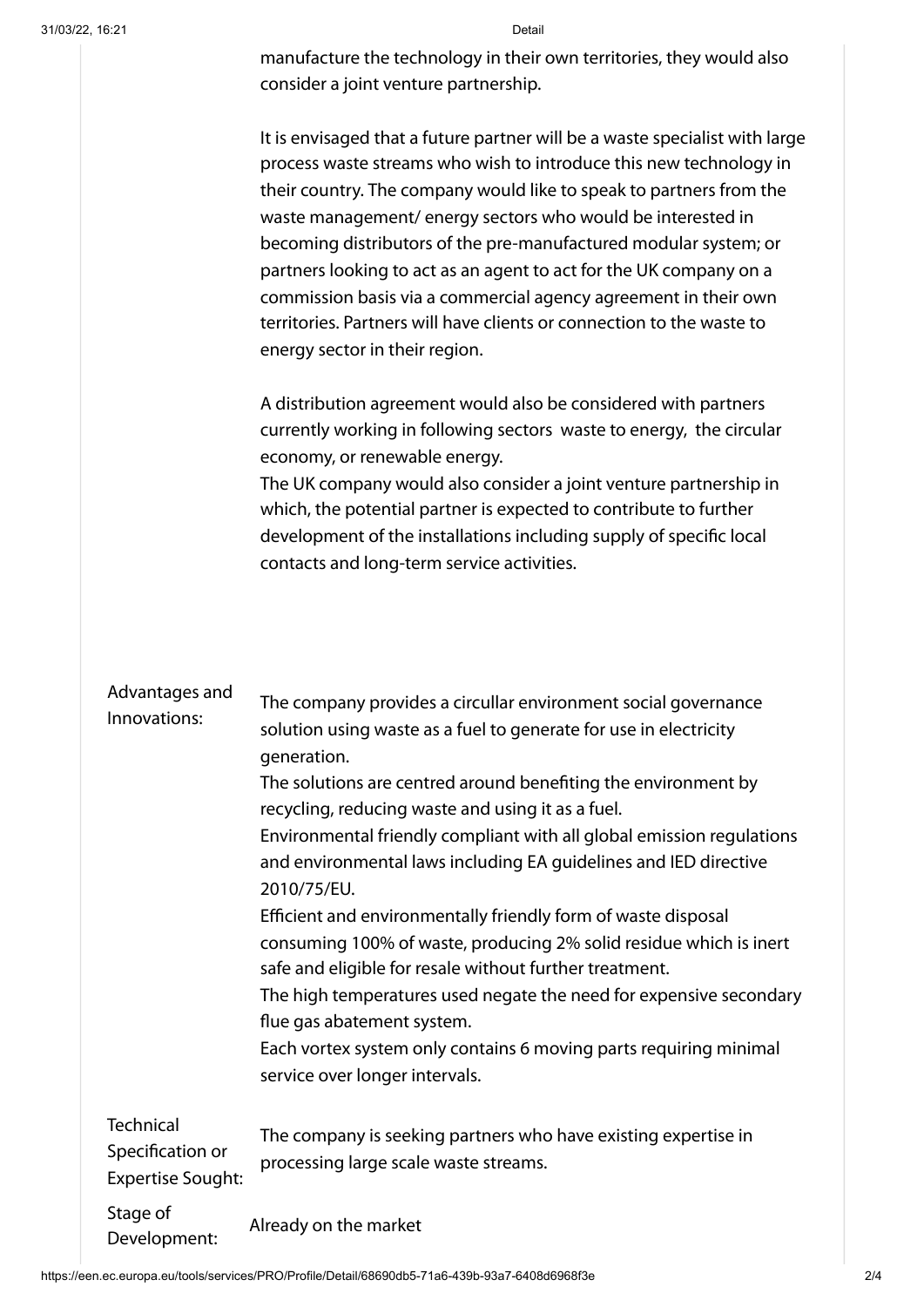| Comments<br>Regarding Stage<br>of Development: | The company have installed and are running plants in the UK and Asia                       |
|------------------------------------------------|--------------------------------------------------------------------------------------------|
| IPR status::                                   | Design Rights<br><b>Exclusive Rights</b><br>Other<br>Secret Know-how<br><b>Trade Marks</b> |

## Keywords

| 03002 Process Plant Engineering                            |
|------------------------------------------------------------|
| 04002005 Generators, electric engines and power converters |
| 04002011 Micro-generation and grid connection              |
| 04002012 Other energy related machinery                    |
| 10003002 Incineration and Pyrolysis                        |
| Market Keywords: 06007001 Other energy production          |
| 08004004 Other pollution and recycling related             |
| 09008004 Other utilities and related firms                 |
| NACE Keywords: D.35.1.1 Production of electricity          |
|                                                            |

| Partner Sought                      |                                                                                                                                                                                                                                                                                                                                                                                                                                           |  |
|-------------------------------------|-------------------------------------------------------------------------------------------------------------------------------------------------------------------------------------------------------------------------------------------------------------------------------------------------------------------------------------------------------------------------------------------------------------------------------------------|--|
|                                     |                                                                                                                                                                                                                                                                                                                                                                                                                                           |  |
| Type and Role of<br>Partner Sought: | The company is seeking to extend it's global research and is seeking a<br>partner who will work with them to identify new installations in their<br>territory.<br>It is envisaged that potential global partners will be waste specialists<br>or companies with large process waste streams. This collaboration is<br>envisgaed to be either via a distribution services agreement,<br>commercial agency agreement and/ or joint venture. |  |
| Type and Size of                    | >500                                                                                                                                                                                                                                                                                                                                                                                                                                      |  |
| Partner Sought:                     | >500 MNE                                                                                                                                                                                                                                                                                                                                                                                                                                  |  |
|                                     | 251-500                                                                                                                                                                                                                                                                                                                                                                                                                                   |  |
|                                     | <b>R&amp;D Institution</b>                                                                                                                                                                                                                                                                                                                                                                                                                |  |
|                                     | SME $<$ 10                                                                                                                                                                                                                                                                                                                                                                                                                                |  |
|                                     | SME 51-250                                                                                                                                                                                                                                                                                                                                                                                                                                |  |
|                                     | University                                                                                                                                                                                                                                                                                                                                                                                                                                |  |
| Type of                             | Commercial agency agreement                                                                                                                                                                                                                                                                                                                                                                                                               |  |
| Partnership                         | Distribution services agreement                                                                                                                                                                                                                                                                                                                                                                                                           |  |
| Considered:                         | Joint venture agreement                                                                                                                                                                                                                                                                                                                                                                                                                   |  |